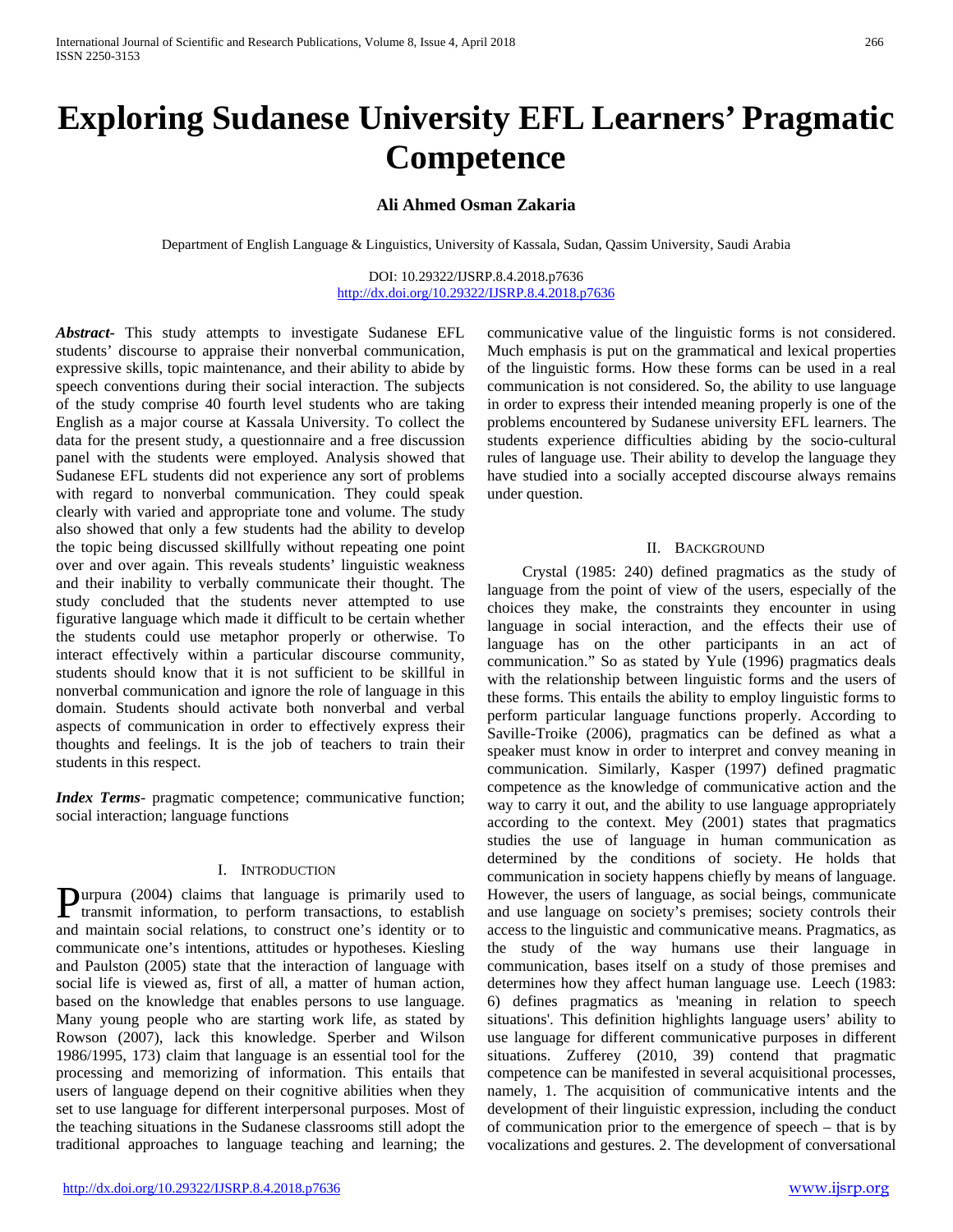skills and the acquisition of rules that govern turn-taking, interruptions, back channeling, signaling topic relevance or topic shift and so on. 3. The development of control over the linguistic devices used to organize discourse in ways that are cohesive and genre specific. 4. Pragmatic learning processes that operate in children's entry into language, such as the acquisition of novel linguistic forms by pairing them with their inferred communicative function rather than their semantic meaning. 5. The acquisition of rules of politeness and other culturally determined rules for using speech. The notion of pragmatic competence and how it can developed should be one of the aims of the Ministry of Education in Sudan when devising the English language teaching programs.

## III. METHOD

# **3-1- Participants**

 The participants in this study included 40 Sudanese EFL students who are taking English as their major at Kassala University. The students take courses in the English language, the English literature and linguistics. Theoretically, these courses must equip the students with the knowledge of English – the knowledge they need to be active future practitioners of English in Sudan. Practically, Sudanese researchers believe that the situation of English as a communicative tool in Sudan is deteriorating.

and reliable data which could lead to reasonable and promising results.

# **3-3- The questionnaire**

 The questionnaire was designed to obtain information about how Sudanese university EFL learners appraise their own pragmatic competence. It evaluates the students' ability to develop the language they have studied into a socially accepted discourse. The questionnaire comprises four sections. Section one deals with students' competence in nonverbal communication. Section two involves students' expressive skills. The third section examines students' ability to develop certain topic into an effective piece of discourse. The fourth section evaluates and assesses students' ability to use English as determined by the discourse community of the users of English.

# **3-4- The Free Discussion Panel**

 The discussion represents an effective tool to elicit realistic and reliable data about participants' ability to appropriately interact verbally and nonverbally within a discourse community of the English language users. The data obtained from the discussion and the result of the questionnaire are expected to add to the validity and the truth condition of the data elicited for the current study.

# IV. RESULTS AND DISCUSSION

## **3-2- Instruments**

 Two tools were used to collect the data for this paper: a questionnaire and a free open discussion panel. Adopting two different tools is a guarantee of eliciting more comprehensive

 In discussing the results of this study, statistical results of the tables (1,2,3) and the result obtained from the students' actual spoken performance were thoroughly examined.

# **Table (1) Students' Evaluation of their Nonverbal Communication**

| N <sub>0</sub>  | Item                                                                                                                        | Yes   | No             |
|-----------------|-----------------------------------------------------------------------------------------------------------------------------|-------|----------------|
| $\mathbf{1}$    | I Look at the eyes of the person speaking with.                                                                             | 36    | $\overline{4}$ |
|                 |                                                                                                                             | 90%   | 10%            |
| $\overline{2}$  | I use facial expressions appropriate to content of words.                                                                   | 27    | 13             |
|                 |                                                                                                                             | 67.5% | 32.5%          |
| 3               | I Understand the facial expressions of others and respond appropriately.                                                    | 30    | 10             |
|                 |                                                                                                                             | 75%   | 25%            |
| $\overline{4}$  | I understand the emotions of others and respond appropriately.                                                              | 33    | 17             |
|                 |                                                                                                                             | 82.5% | 17.5%          |
| 5               | I recognize nonverbal cues and gestures (body language).                                                                    | 27    | 13             |
|                 |                                                                                                                             | 67.5% | 32.5%          |
| 6               | I act at an age-appropriate level.                                                                                          | 27    | 13             |
|                 |                                                                                                                             | 67.5% | 32.5%          |
| $7\phantom{.0}$ | I recognize the spatial relationships between people or objects and self; I stand the<br>appropriate distances from others. | 27    | 13             |
|                 |                                                                                                                             | 67.5% | 32.5%          |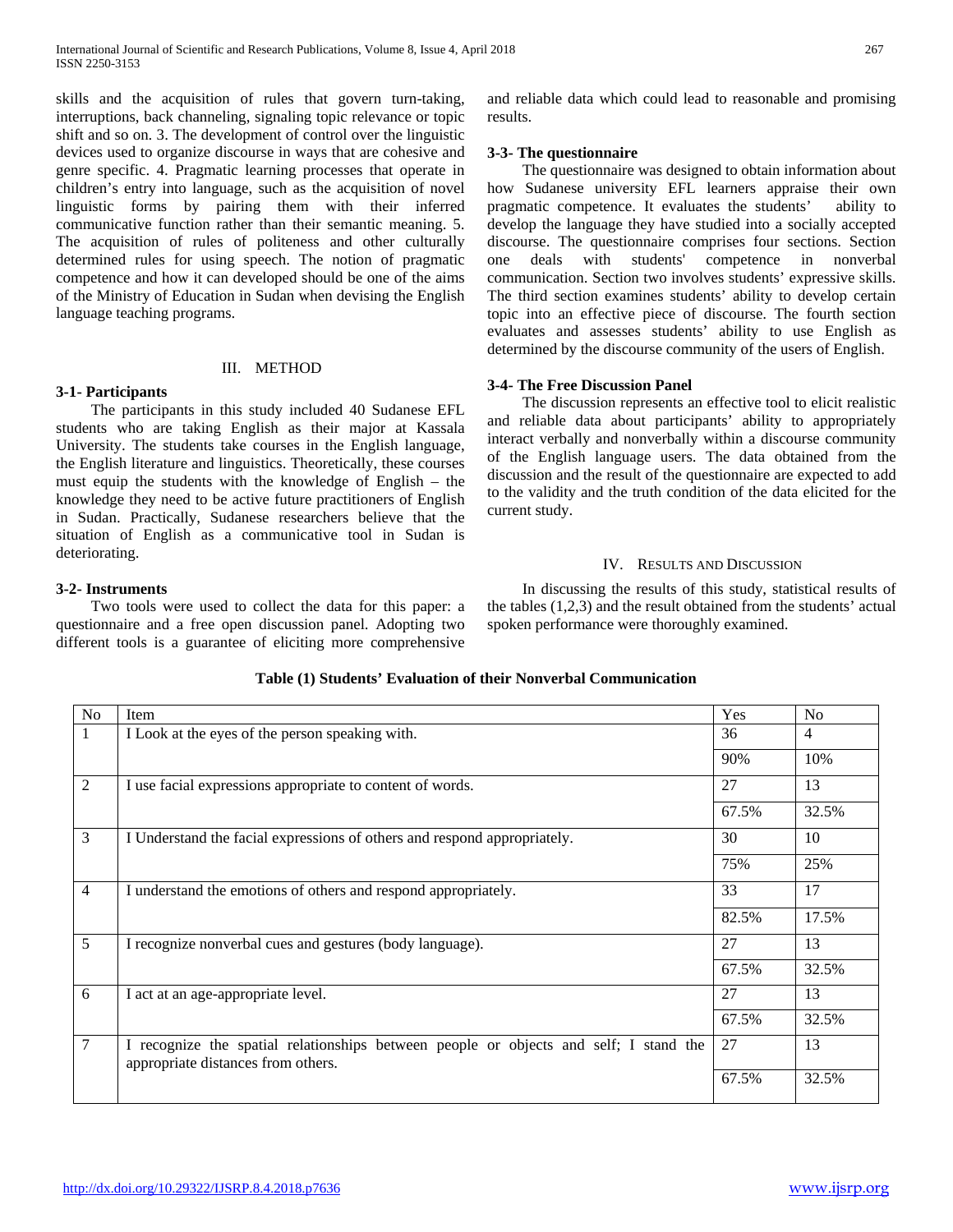The students assume that they do not experience any sort of problems with regard to the nonverbal communication. Their answers of the questionnaire assert this fact. Observing students while communicating, proves that they are true. The question of verbal communication seems not to bother the students; they can deal with this matter in such a way that can be accepted by the native and other speakers of English.

| No | Item                                                                          | Yes   | No    |
|----|-------------------------------------------------------------------------------|-------|-------|
| 8  | I speak clearly.                                                              | 24    | 16    |
|    |                                                                               | 60%   | 40%   |
| 9  | I speak with varied and appropriate tone and volume.                          | 21    | 19    |
|    |                                                                               | 52.5% | 47.5% |
| 10 | I am able to accept another person's viewpoint.                               | 30    | 10    |
|    |                                                                               | 75%   | 25%   |
| 11 | I do not keep repeating one topic, as if unaware of another's interest.       | 23    | 17    |
|    |                                                                               | 57.5% | 42.5% |
| 12 | I understand sarcasm.                                                         | 28    | 12    |
|    |                                                                               | 70%   | 30%   |
| 13 | I understand and use metaphor appropriately.                                  | 22    | 18    |
|    |                                                                               | 55%   | 45%   |
| 14 | I let go of an argument, even if the other person does not agree.             | 22    | 18    |
|    |                                                                               | 55%   | 45%   |
| 15 | I understand others' state of mind and can respond to all sorts of inquiries. | 20    | 20    |
|    |                                                                               | 50%   | 50%   |

# **Table 1. Students' Expressive Skills**

 Most of the students assume that they are skillful talking about the so-called expressive skills. They maintain that they could speak clearly with varied and appropriate tone and volume. The students state that they can accept the view of others so that the communication in which they are involved can proceed smoothly. The students also claim that they do not keep repeating one topic while conversing. This does not appear to be true observing them communicating. Only a few students were able to develop the topic being discussed into a more fluent and effective discourse act. Most of the students keep repeating the same point

again and again. This reflects their linguistic weakness. The students state that they can understand sarcasm. This also seems to be true; the students do not experience any problems recognizing this aspect of conversation. The students report that they can understand and use metaphor appropriately. But this does not seem to be true; the students rarely used figurative language during their conversation. So it is difficult to know whether the students could use metaphor during their conversation.

|  |  | <b>Table 2. Topic Maintenance</b> |
|--|--|-----------------------------------|
|--|--|-----------------------------------|

| No | Item                                                     | Yes   | N <sub>0</sub> |
|----|----------------------------------------------------------|-------|----------------|
| 16 | I choose a topic appropriate to setting.                 | 35    | 5              |
|    |                                                          | 87.5% | 12.5%          |
| 17 | I introduce and discuss topic clearly.                   | 34    | 6              |
|    |                                                          | 85%   | 15%            |
| 18 | I express relevant information and express it concisely. | 25    | 15             |
|    |                                                          | 62.5% | 37.5%          |
| 19 | I maintain a topic in conversation.                      | 28    | 12             |
|    |                                                          | 70%   | 30%            |
| 20 | I change topic appropriately.                            | 24    | 16             |
|    |                                                          | 60%   | 40%            |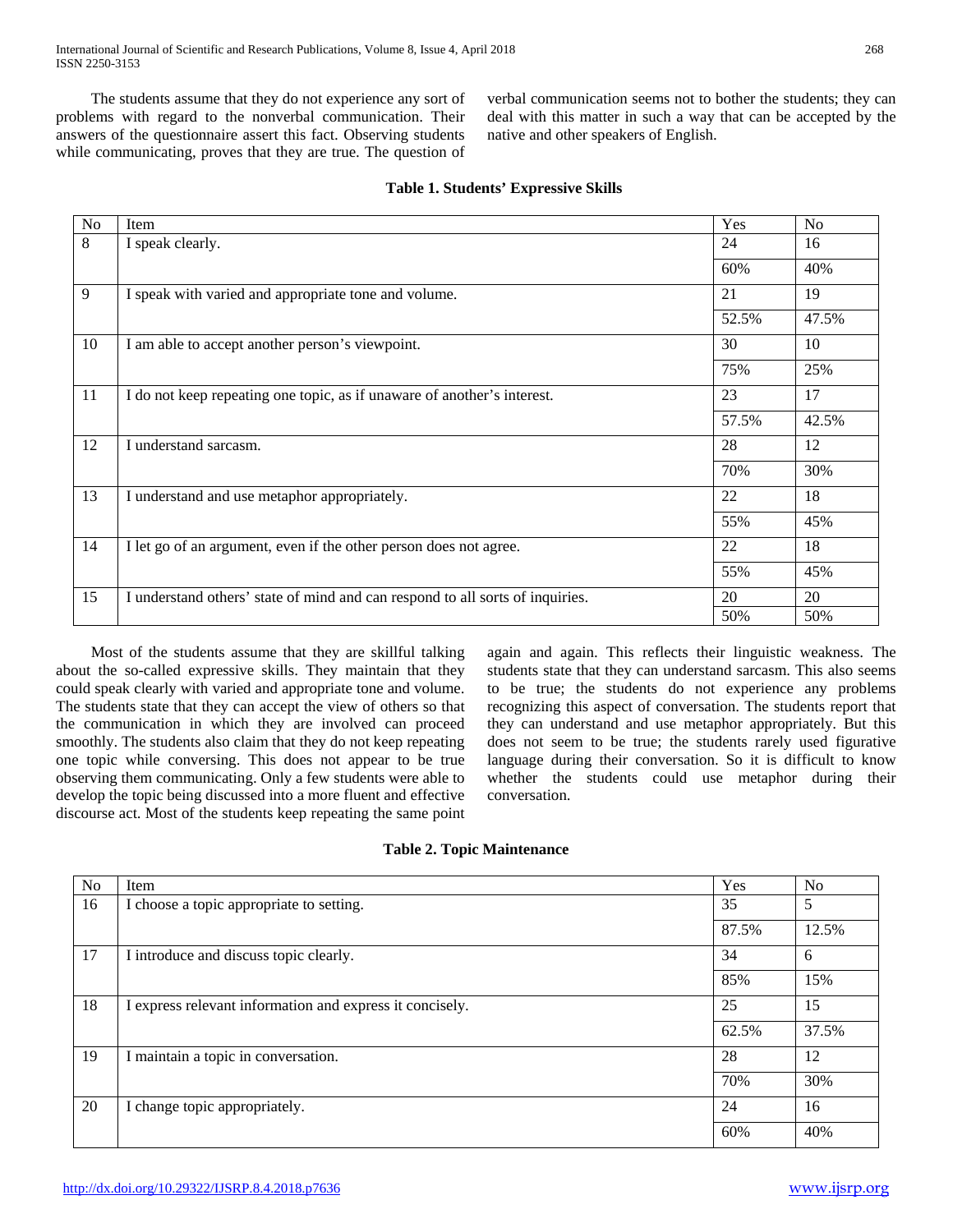| ∠⊥ | I understand how to tailor conversations to audience $-$ e.g. peers versus teachers. | <u>_</u> | 15    |
|----|--------------------------------------------------------------------------------------|----------|-------|
|    |                                                                                      | 62.5%    | 37.5% |

 The students contend that they could properly maintain the topic they discuss. They also report that they are able to introduce and discuss a particular topic in a conversation appropriately. They can provide the right information they need for their communication. They can also discuss different topics in a conversation. Studying the students' actual conversation,

makes it clear that only a few students possess the ability to introduce and discuss different topics fluently and smoothly. It is also apparent that the number of the students who could interact according to what is socially accepted and agreed upon is very limited.

## **Table 3. Speech Conventions**

| N <sub>o</sub> | Item                                                                                      | Yes   | No    |
|----------------|-------------------------------------------------------------------------------------------|-------|-------|
| 22             | I introduce myself appropriately to others.                                               | 35    | 5     |
|                |                                                                                           | 87.5% | 12.5% |
| 23             | I use appropriate conversational pleasantries (greeting, apologies – response to others). | 32    | 8     |
|                |                                                                                           | 80%   | 20%   |
| 24             | I talk "to" people, not "at" them.                                                        | 25    | 15    |
|                |                                                                                           | 62.5% | 37.5% |
| 25             | I ask for help when needed.                                                               | 35    | 5     |
|                |                                                                                           | 87.5% | 12.5% |
| 26             | I initiate original (non-redundant) conversation.                                         | 22    | 18    |
|                |                                                                                           | 55%   | 45%   |

 The students state that they introduce themselves appropriately to others; and that they can appropriately use conversational pleasantries (greeting, apologies – response to others). Taking students' actual conversation into account, one will discover that this is not true; most of the students failed to introduce themselves properly. It was also difficult for most of them to begin their speech the right way. Asking for help while conversing does not seem to be play any role in the continuum of the strategies students adopt during their communication. However, the students assumed that they seek for help when they were unable to proceed conversing. For this reason their conversation sometimes lacks coherence and unity and their content seems to be redundant.

## V. CONCLUSION

 Analysis showed that Sudanese EFL students did not experience any sort of problems with regard to nonverbal communication. They could speak clearly with varied and appropriate tone and volume. But the linguistic value of the content of the message they conveyed was very low. The study also revealed that only a few students had the ability to develop the topic being discussed skillfully into an informative and comprehensible discourse. The respondents kept repeating one point over and over again which reflected their inability to verbally communicate their thought properly. Furthermore, results indicated that the students never attempted to use figurative language which made it difficult to know if the students could use metaphor properly. The study showed that not all students could introduce and discuss certain topics more fluently and smoothly. It was difficult for them to begin interaction the right way. To interact effectively and properly within a particular discourse community, students should know that it is not sufficient to be skillful in nonverbal communication and ignore the role of language. Both nonverbal and verbal aspects of communication should be activated so that they can effectively express their thoughts and feelings. It is the job of teachers to train their students in this respect.

#### **REFERENCES**

- [1] Crystal, D. 1985. *A Dictionary of Linguistics and Phonetics.* 2nd edition. Oxford: Blackwell.
- [2] Kasper, G. (1997). Can pragmatic competence be taught? (NetWorks No. 6). Honolulu: University of Hawaii, Second Language Teaching & Curriculum Center. Retrieved June 6, 2016 from the World Wide Web:<br><u>[http://www.lll.hawaii.edu/nflrc/NetWorks/NW6](http://www.lll.hawaii.edu/nflrc/NetWorks/NW6/)</u> [/](http://www.lll.hawaii.edu/nflrc/NetWorks/NW6/)
- [3] Kiesling, S; & Paulston, C. (eds) (2005) Intercultural Discourse and Communication. Blackwell Publishing.
- [4] Leech, G. N. 1983: *Principles of Pragmatics.* London: Longman.
- [5] Mey, J. (2001). *Pragmatics: An Introduction*. London: Blackwell.
- [6] Purpura, James E. 2004. *Assessing Grammar*. Cambridge: Cambridge University Press.
- [7] Rowson, P. (2005) Communicating with More Confidence. Hampshire, England